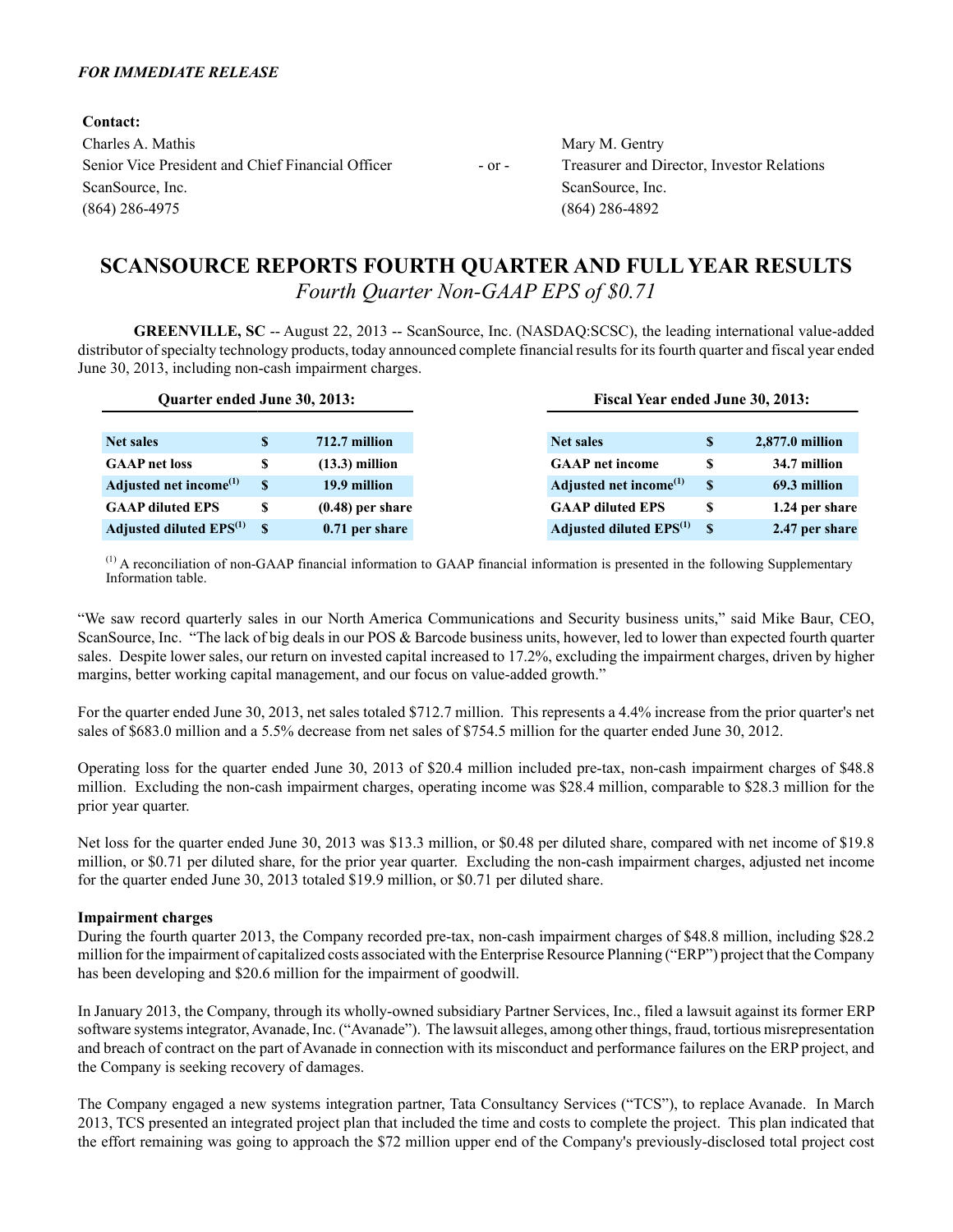range with no assurance that the system would be successful. In April 2013, the Company moved a significant number of its team members who were working on the ERP project back into business roles and began evaluating alternatives for next steps.

In the current quarter, the ERP team has been focused on working with Microsoft Consulting on alternative options to facilitate completion of the project. Additionally, the ERP team met with other software vendors for an understanding of how their software would meet the needs of the Company. At this time, there is not a viable plan to complete and use the software development of the Microsoft Dynamics AX-based ERP project. The Company believes that the incomplete ERP implementation by Avanade is of almost no value. The Company believes that the ERP project impairment is in large part a result of Avanade's cost overruns, time overruns and performance failures as alleged in the Complaint. Based on the above factors, in connection with the preparation and review of the financial statements for the quarter ended June 30, 2013, the Company reviewed the ERP project from an accounting impairment perspective and determined that the ERP software project is impaired.

The Company is currently evaluating its alternatives for next steps in the development of a new ERP system. Meanwhile, its legacy ERP systems continue to run its business successfully.

The \$20.6 million charge for the impairment of goodwill included \$5.4 million and \$15.1 million related to its Europe Communications and Brazilian POS & Barcode reporting units, respectively. The Company's purchase price for its acquisition of CDC Brasil (now its Brazilian POS & Barcode unit) included an earnout structure with five annual payments through 2015. Earnout payments made to CDC Brasil shareholders have been lower than those forecasted and assumed in the calculation of goodwill at the time of acquisition.

#### **Change in Operating Segments**

In June 2013, the Company announced a change in its management structure and reporting segments to enhance its worldwide technology markets focus. As part of this new structure, ScanSource has created two technology segments: Worldwide Barcode & Security and Worldwide Communications & Services. Historical results reflecting the new reporting segments for each quarter of fiscal year 2013 are provided in the following Supplementary Information tables.

#### **Forecast for Next Quarter**

The Company announced its current expectations for the first quarter of fiscal 2014. ScanSource expects that net sales for the quarter ending September 30, 2013 could range from \$715 million to \$735 million, and diluted earnings per share could be in the range of \$0.56 to \$0.58 per share.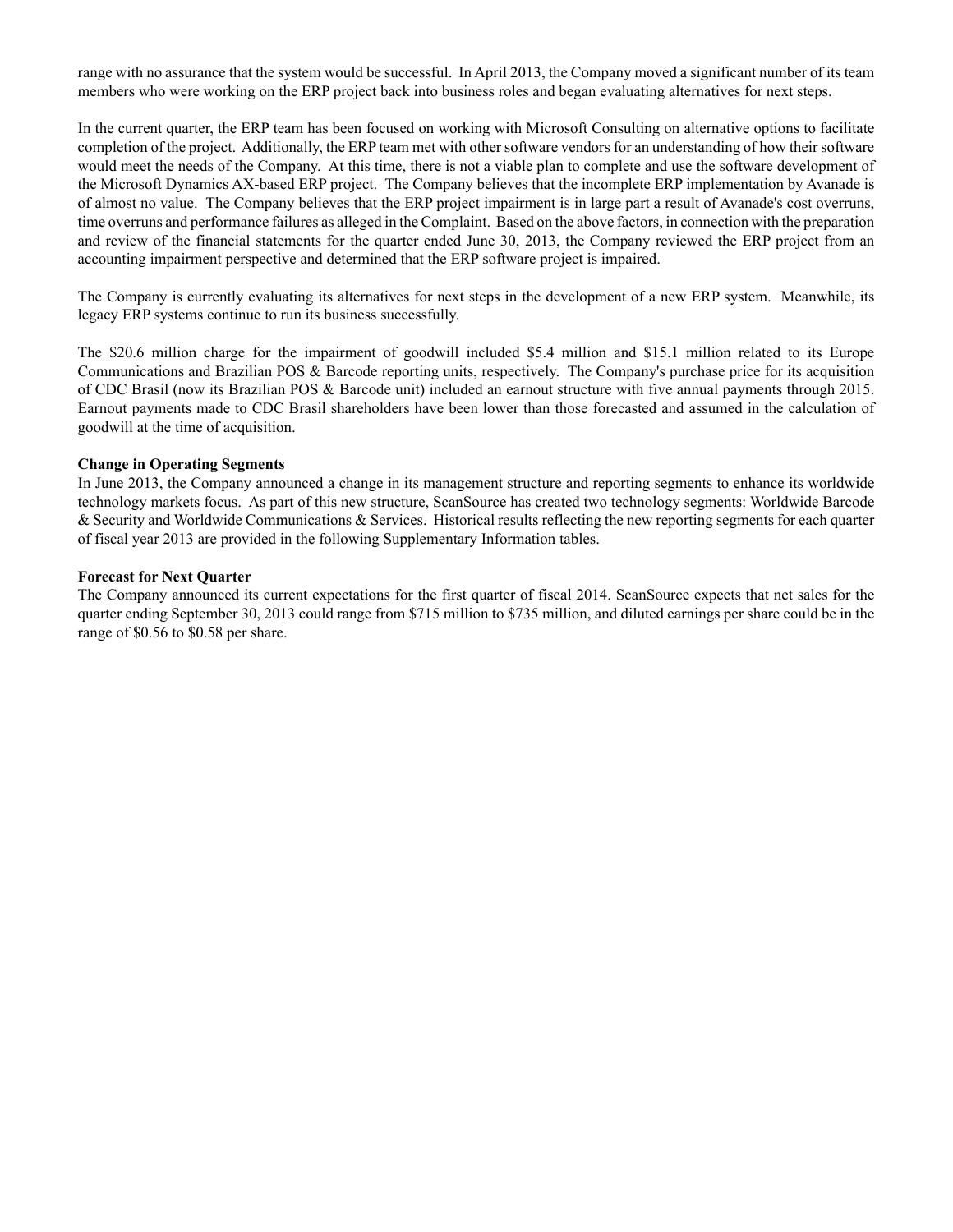### **Webcast Details**

ScanSource will present additional information about its financial results outlook in a conference call with presentation slides today, August 22, 2013, at 5:00 p.m. (ET). A webcast of the call and accompanying presentation slides will be available for all interested parties and can be accessed at www.scansourceinc.com (Investor Relations section). The webcast will be available for replay for 60 days.

### **Safe Harbor Statement**

This press release contains comments that are "forward-looking" statements that involve risks and uncertainties; these statements are subject to the safe harbor created by the Private Securities Litigation Reform Act of 1995. Any number of important factors could cause actual results to differ materially from anticipated or forecasted results, including, but not limited to, expanded operations in emerging markets, such as Brazil, that expose the Company to greater political and economic volatility than its operations in established markets; impairment charges, additional costs and delays in connection with the Company's new ERP system and associated litigation; the ability to forecast volatility in earnings resulting from the quarterly revaluation of the Company's earnout obligation to the sellers of CDC; and macroeconomic circumstances that could impact the business, such as currency fluctuations, credit market conditions, and an economic downturn. For more information concerning factors that could cause actual results to differ from anticipated results, see the Company's prior Form 10Q's, and annual report on Form 10-K for the year ended June 30, 2012 filed with the Securities and Exchange Commission. Except as may be required by law, the Company expressly disclaims any obligation to update these forward-looking statements to reflect events or circumstances after the date of this press release or to reflect the occurrence of unanticipated events.

### **Non-GAAP Financial Information**

In addition to disclosing results that are determined in accordance with United States Generally Accepted Accounting Principles ("GAAP"), the Company also discloses certain non-GAAPfinancial measures, including net sales excluding the translation impact of foreign currencies, adjusted net income and adjusted EPS, and return on invested capital ("ROIC"). Non-GAAP financial measures are used to better understand and evaluate performance, including comparisons from period to period, as described below.

*Net sales excluding the translation impact of foreign currencies*: The Company discusses the percentage change in net sales excluding the translation impact from changes in foreign currency exchange rates between reporting periods. This measure enhances comparability between periods to help analyze underlying trends.

*Adjusted net income and adjusted EPS:* To evaluate current period performance on a clearer and more consistent basis with prior periods, the Company discloses adjusted net income and adjusted diluted earnings per share, which exclude charges associated with the ERP and goodwill impairments, and costs associated with tax compliance and personnel replacement in the Company's Belgian office. Management believes that these historical items are outside of the Company's normal operating expenses. Adjusted net income and adjusted EPS are useful in better assessing and understanding the Company's operating performance, especially when comparing results with previous periods or forecasting performance for future periods.

*Return on invested capital ("ROIC"):* Management uses ROIC as a performance measurement to assess efficiency at allocating capital under the Company's control to generate returns. Management believes this metric balances the Company's operating results with asset and liability management, excludes the results of capitalization decisions, is easily computed and understood, and is considered to have a strong correlation with shareholder value creation. In addition, the Company's Board of Directors uses ROIC in evaluating business and management performance. Certain management incentive compensation targets are set and measured relative to ROIC. Management adjusted the calculation of ROIC to exclude the impact of ERPand goodwill impairment charges in addition to costs associated with Belgian tax compliance and personnel replacement, to provide a measure of the Company's profitability on a basis more comparable to historical or future periods.

These non-GAAPfinancial measures have limitations as analytical tools, and the non-GAAPfinancial measures that the Company reports may not be comparable to similarly titled amounts reported by other companies. Analysis of results and outlook on a non-GAAPbasis should be considered in addition to, and not in substitution for or as superior to, measurements of financial performance prepared in accordance with GAAP. A reconciliation of the Company's non-GAAPfinancial information to GAAPis set forth in the following Supplemental Information tables.

#### **About ScanSource, Inc.**

ScanSource, Inc. (NASDAQ: SCSC) is the leading international distributor of specialty technology products, focusing on pointof-sale (POS) and barcode, communications and physical security solutions. ScanSource's teams provide value-added services and operate from two technology segments, Worldwide Barcode & Security and Worldwide Communications & Services. ScanSource is committed to helping its reseller customers choose, configure, and deliver the industry's best products across almost every vertical market in North America, Latin America and Europe. Founded in 1992, the Company ranks #711 on the Fortune 1000. For more information, visit www.scansourceinc.com.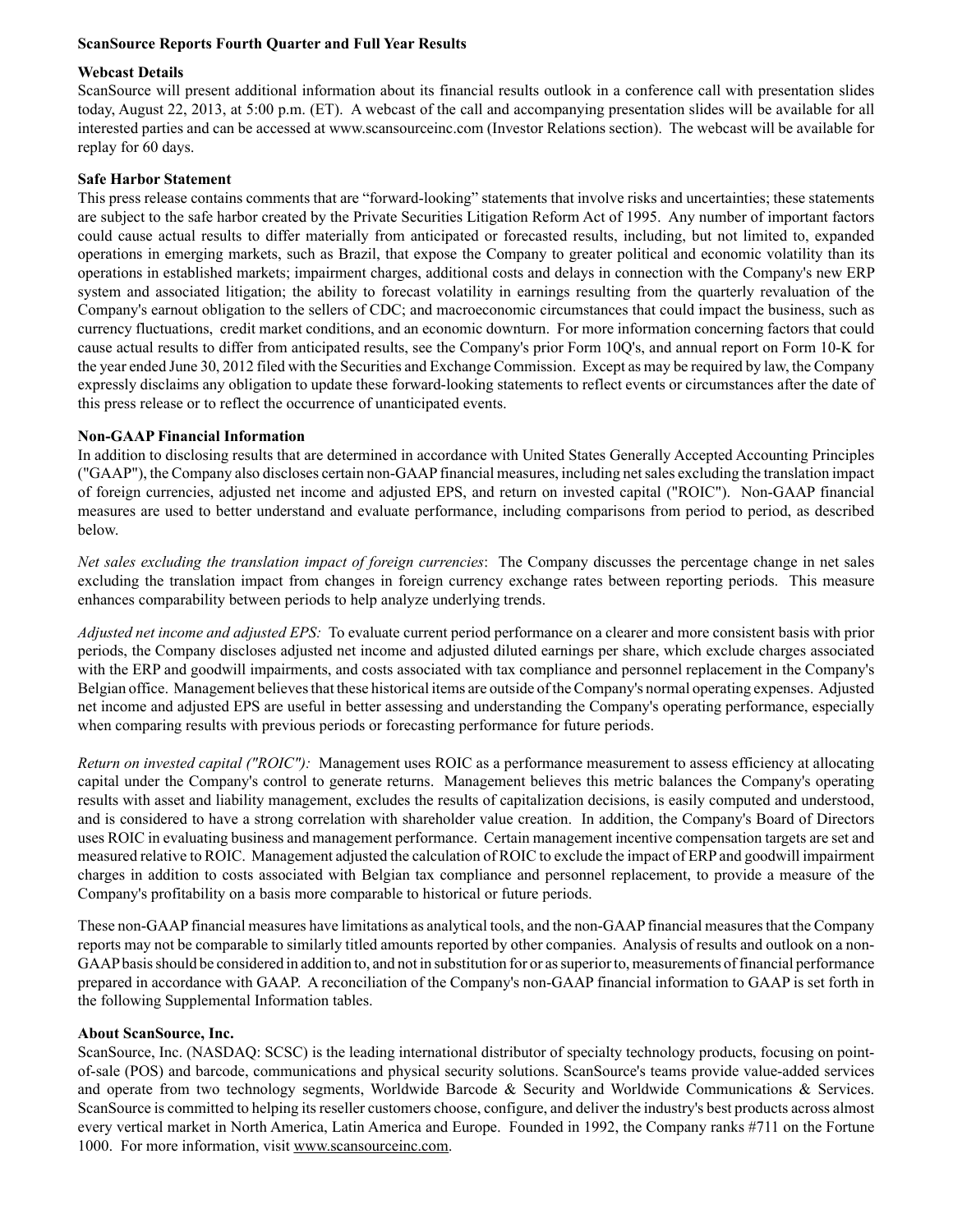# **ScanSource, Inc. and Subsidiaries Condensed Consolidated Balance Sheets (Unaudited) (in thousands)**

|                                                                    |                 | June 30, 2013 |                          | June 30, 2012* |
|--------------------------------------------------------------------|-----------------|---------------|--------------------------|----------------|
| Assets                                                             |                 |               |                          |                |
| Current assets:                                                    |                 |               |                          |                |
| Cash and cash equivalents                                          | \$              | 148,164       | \$                       | 29,173         |
| Accounts receivable, less allowance of                             |                 | 435,028       |                          | 458,341        |
| \$25,479 at June 30, 2013                                          |                 |               |                          |                |
| \$24,405 at June 30, 2012                                          |                 |               |                          |                |
| Inventories                                                        |                 | 402,307       |                          | 487,946        |
| Prepaid expenses and other current assets                          |                 | 40,105        |                          | 41,846         |
| Deferred income taxes                                              |                 | 16,456        |                          | 14,624         |
| Total current assets                                               |                 | 1,042,060     |                          | 1,031,930      |
| Property and equipment, net                                        |                 | 20,203        |                          | 48,785         |
| Goodwill                                                           |                 | 31,795        |                          | 53,885         |
| Other non-current assets, including identifiable intangible assets |                 | 70,125        |                          | 67,206         |
| <b>Total assets</b>                                                | $\sqrt{3}$      | 1,164,183     | $\mathcal{S}$            | 1,201,806      |
|                                                                    |                 |               |                          |                |
| <b>Liabilities and Shareholders' Equity</b>                        |                 |               |                          |                |
| Current liabilities:                                               |                 |               |                          |                |
| Short-term borrowings                                              | \$              | $\equiv$      | $\mathcal{S}$            | 4,268          |
| Current portion of contingent consideration                        |                 | 3,732         |                          | 4,976          |
| Accounts payable                                                   |                 | 362,271       |                          | 419,683        |
| Accrued expenses and other current liabilities                     |                 | 59,983        |                          | 67,776         |
| Income taxes payable                                               |                 | 1,696         |                          | 1,698          |
| Total current liabilities                                          |                 | 427,682       |                          | 498,401        |
| Deferred income taxes                                              |                 | 205           |                          |                |
| Long-term debt                                                     |                 | 5,429         |                          | 5,429          |
| Long-term portion of contingent consideration                      |                 | 8,813         |                          | 11,677         |
| Other long-term liabilities                                        |                 | 26,098        |                          | 33,988         |
| <b>Total liabilities</b>                                           |                 | 468,227       |                          | 549,495        |
| Shareholders' equity:                                              |                 |               |                          |                |
| Common stock                                                       |                 | 149,821       |                          | 139,557        |
| Retained earnings                                                  |                 | 569,107       |                          | 534,445        |
| Accumulated other comprehensive income (loss)                      |                 | (22, 972)     |                          | (21,691)       |
| Total shareholders' equity                                         |                 | 695,956       |                          | 652,311        |
| Total liabilities and shareholders' equity                         | $\overline{\$}$ | 1,164,183     | $\overline{\mathcal{S}}$ | 1,201,806      |

\* Derived from audited financial statements at June 30, 2012.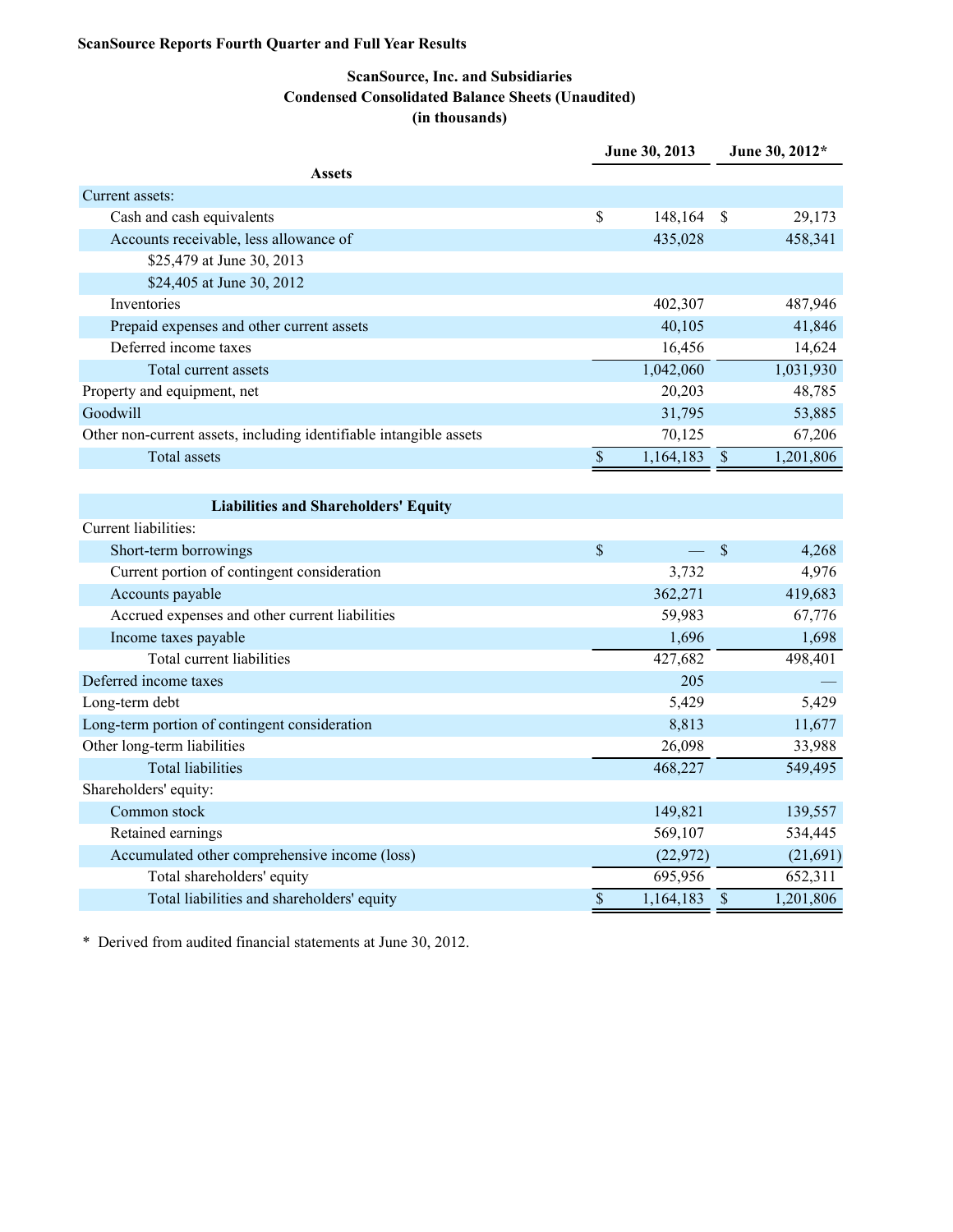# **ScanSource, Inc. and Subsidiaries Condensed Consolidated Income Statements (Unaudited) (in thousands, except per share data)**

|                                                  | <b>Quarter ended</b><br>June 30, |               |               |          |                           | <b>Year ended</b><br>June 30, |                           |           |  |  |
|--------------------------------------------------|----------------------------------|---------------|---------------|----------|---------------------------|-------------------------------|---------------------------|-----------|--|--|
|                                                  |                                  | 2013          |               | $2012*$  |                           | 2013                          |                           | $2012*$   |  |  |
| Net sales                                        | $\mathbf S$                      | 712,678       | $\mathbb{S}$  | 754,470  | $\mathbf S$               | 2,876,964                     | $\boldsymbol{\mathsf{S}}$ | 3,015,296 |  |  |
| Cost of goods sold                               |                                  | 637,027       |               | 680,643  |                           | 2,584,090                     |                           | 2,713,272 |  |  |
| Gross profit                                     |                                  | 75,651        |               | 73,827   |                           | 292,874                       |                           | 302,024   |  |  |
| Operating expenses:                              |                                  |               |               |          |                           |                               |                           |           |  |  |
| Selling, general and administrative expenses     |                                  | 46,824        |               | 46,634   |                           | 191,216                       |                           | 188,388   |  |  |
| Impairment charges, including ERP and goodwill   |                                  | 48,772        |               |          |                           | 48,772                        |                           |           |  |  |
| Change in fair value of contingent consideration |                                  | 447           |               | (1, 123) |                           | 1,843                         |                           | 120       |  |  |
| Operating income (loss)                          |                                  | (20, 392)     |               | 28,316   |                           | 51,043                        |                           | 113,516   |  |  |
| Other expense (income):                          |                                  |               |               |          |                           |                               |                           |           |  |  |
| Interest expense                                 |                                  | 419           |               | 150      |                           | 775                           |                           | 1,639     |  |  |
| Interest income                                  |                                  | (590)         |               | (653)    |                           | (2,238)                       |                           | (2,886)   |  |  |
| Other, net                                       |                                  | (554)         |               | 188      |                           | (520)                         |                           | 3,552     |  |  |
| Income (loss) before income taxes                |                                  | (19,667)      |               | 28,631   |                           | 53,026                        |                           | 111,211   |  |  |
| Provision for income taxes                       |                                  | (6,352)       |               | 8,846    |                           | 18,364                        |                           | 36,923    |  |  |
| Net income (loss)                                | $\boldsymbol{\mathsf{S}}$        | $(13,315)$ \$ |               | 19,785   | $\mathbf{\$}$             | 34,662                        | S                         | 74,288    |  |  |
| Per share data:                                  |                                  |               |               |          |                           |                               |                           |           |  |  |
| Weighted-average shares outstanding, basic       |                                  | 27,922        |               | 27,579   |                           | 27,774                        |                           | 27,362    |  |  |
| Net income (loss) per common share, basic        | S                                | $(0.48)$ \$   |               | 0.72     | $\boldsymbol{\mathsf{s}}$ | 1.25                          | \$                        | 2.72      |  |  |
|                                                  |                                  |               |               |          |                           |                               |                           |           |  |  |
| Weighted-average shares outstanding, diluted     |                                  | 27,922        |               | 27,866   |                           | 27,994                        |                           | 27,751    |  |  |
| Net income (loss) per common share, diluted      | $\boldsymbol{\mathsf{S}}$        | (0.48)        | $\mathcal{S}$ | 0.71     | $\mathbf S$               | 1.24                          | $\mathcal{S}$             | 2.68      |  |  |

\*Derived from audited financial statements at June 30, 2012.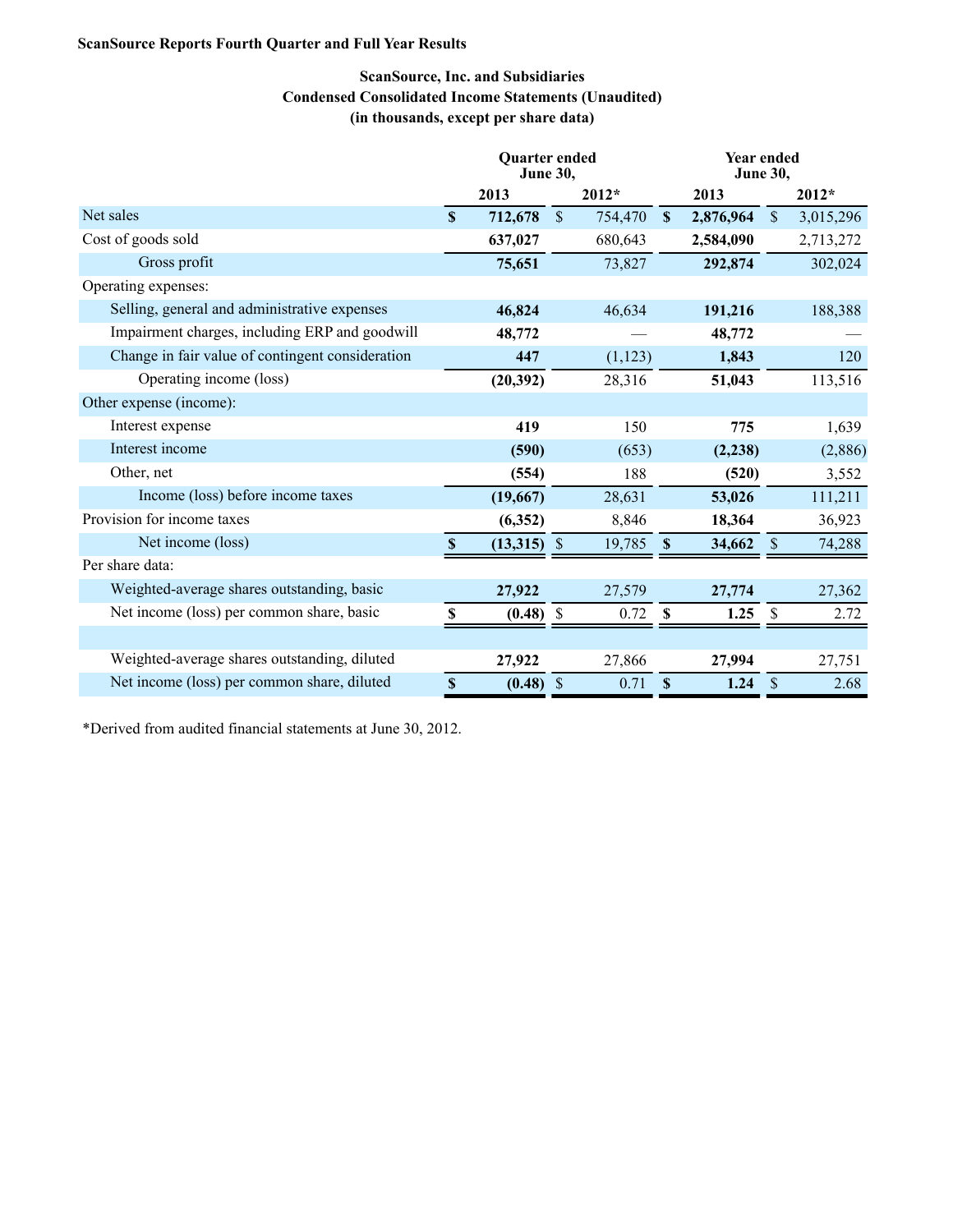### **ScanSource, Inc. and Subsidiaries Supplementary Information (Unaudited) (in thousands)**

**Net Sales by Segment:**

|                                     |          |                             |          |         |            | <b>Non-GAAP</b>                                     |
|-------------------------------------|----------|-----------------------------|----------|---------|------------|-----------------------------------------------------|
|                                     |          | % Change                    |          |         |            |                                                     |
|                                     |          | 2013                        |          | 2012    | % Change   | Excluding $FX^{(a)}$                                |
| Worldwide Barcode & Security        | S        | 444,766                     | S        | 454,115 | $(2.1)\%$  | $(2.0)\%$                                           |
| Worldwide Communications & Services |          | 267,912                     |          | 300,355 | $(10.8)\%$ | $(10.9)\%$                                          |
| Consolidated                        | <b>S</b> | 712,678                     | <b>S</b> | 754,470 | $(5.5)\%$  | $(5.5)\%$                                           |
|                                     |          | Year ended June 30,<br>2013 |          | 2012    | % Change   | <b>Non-GAAP</b><br>% Change<br>Excluding $FX^{(a)}$ |

|                                     | 201J         | 2014      | 70 Спанде  | <b>EAGUUILE FA</b> |
|-------------------------------------|--------------|-----------|------------|--------------------|
| Worldwide Barcode & Security        | 1.828.219 \$ | 1.837.307 | $(0.5)\%$  | $.4\%$             |
| Worldwide Communications & Services | 1.048.745    | 1.177.989 | $(11.0)\%$ | $(10.7)\%$         |
| Consolidated                        | 2.876,964 \$ | 3.015.296 | $(4.6)\%$  | $(3.4)\%$          |

Notes:

(a) Year-over-year net sales growth rate excluding the translation impact of changes in foreign currency exchange rates. Calculated by translating the net sales for the quarter and year ended June 30, 2013 into U.S. dollars using the weighted average foreign exchange rates for the quarter and year ended June 30, 2012, respectively. Worldwide Barcode & Security net sales excluding the translation impact of foreign currencies for the quarter and year ended June 30, 2013, as adjusted, totaled \$445.1 million and \$1,862.7 million, respectively. Worldwide Communications & Services net sales excluding the translation impact of foreign currencies for the quarter and year ended June 30, 2013, as adjusted, totaled \$267.6 million and \$1,051.4 million, respectively.

#### **Net Sales by Geography:**

|                                 |                        |         |           | <b>Non-GAAP</b>      |
|---------------------------------|------------------------|---------|-----------|----------------------|
|                                 | Quarter ended June 30, |         |           | % Change             |
|                                 | 2013                   | 2012    | % Change  | Excluding $FX^{(a)}$ |
| North America (U.S. and Canada) | 537.530                | 570.219 | (5.7)%    | $(5.7)\%$            |
| International                   | 175.148                | 184.251 | (4.9)%    | $(5.0)\%$            |
| Consolidated                    | 712,678                | 754,470 | $(5.5)\%$ | $(5.5)\%$            |

|               | Year ended June 30, |     |           |           | <b>Non-GAAP</b><br>$%$ Change |
|---------------|---------------------|-----|-----------|-----------|-------------------------------|
|               | 2013                |     | 2012      | % Change  | Excluding $FX^{(a)}$          |
| North America | 2,139,723           | \$. | 2,236,459 | $(4.3)\%$ | $(4.3)\%$                     |
| International | 737.241             |     | 778.837   | $(5.3)\%$ | $(0.6)\%$                     |
| Consolidated  | 2,876,964           |     | 3,015,296 | $(4.6)\%$ | $(3.4)\%$                     |

Notes:

(a)Year-over-year net sales growth rate excluding the translation impact of changes in foreign currency exchange rates. Calculated by translating the net sales for the quarter and year ended June 30, 2013 into U.S. dollars using the weighted average foreign exchange rates for the quarter and year ended June 30, 2012, respectively. International net sales excluding the translation impact of foreign currencies for the quarter and year ended June 30, 2013, as adjusted, totaled \$175.1 million and \$774.4 million, respectively.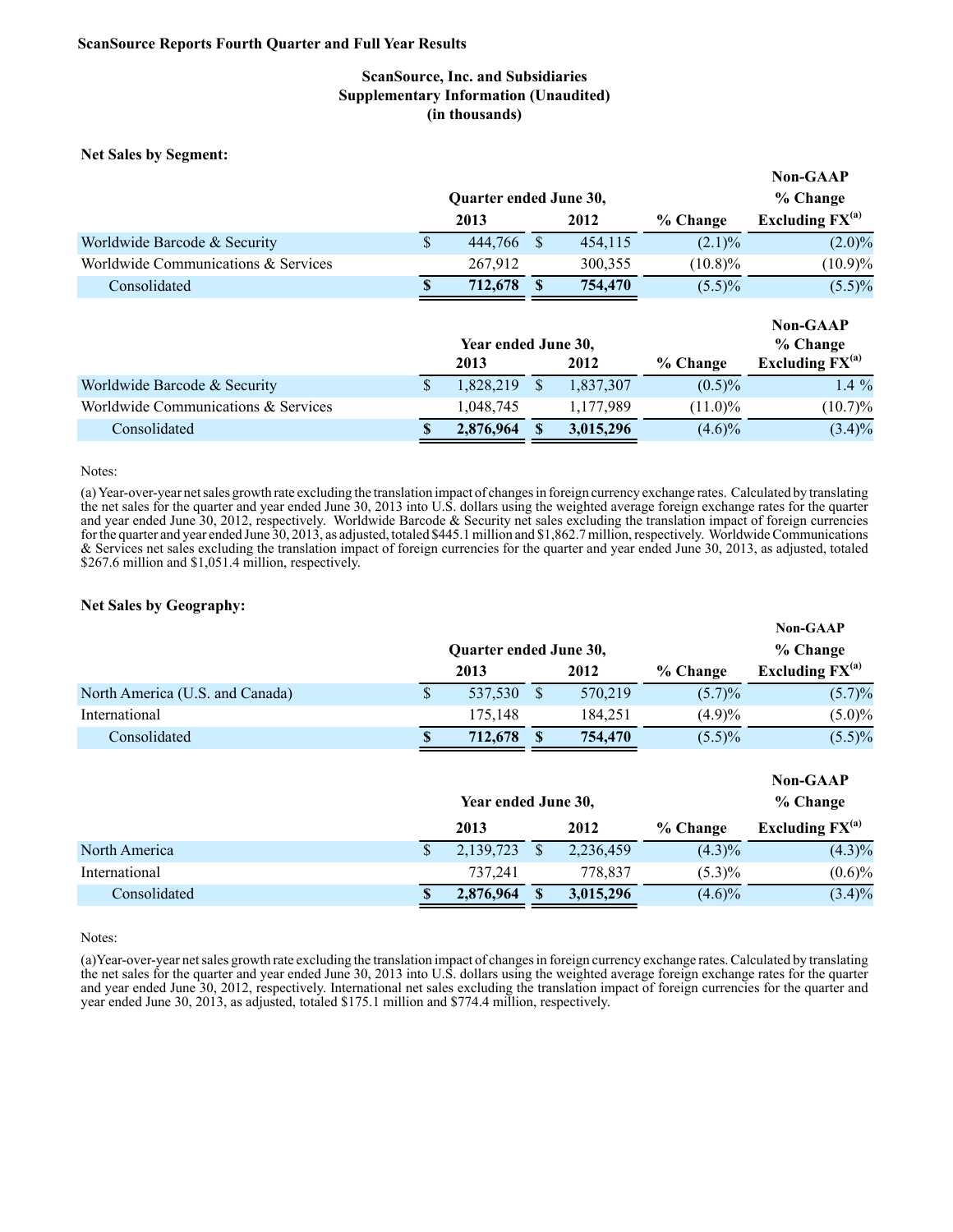### **ScanSource, Inc. and Subsidiaries Supplementary Information (Unaudited) (in thousands, except per share data)**

# **Non-GAAP Financial Information:**

|                                        | Quarter ended June 30, 2013 |                   |  |                             |   |                    |  |  |
|----------------------------------------|-----------------------------|-------------------|--|-----------------------------|---|--------------------|--|--|
|                                        |                             | Pre-Tax<br>Income |  | <b>Net Income</b><br>(Loss) |   | <b>Diluted EPS</b> |  |  |
| <b>GAAP</b> measure                    |                             | $(19,667)$ \$     |  | $(13,315)$ \$               |   | (0.48)             |  |  |
| Adjustments:                           |                             |                   |  |                             |   |                    |  |  |
| Impairment charges - $ERP^{(1)}$       |                             | 28,210            |  | 18,015                      |   | 0.64               |  |  |
| Impairment charges - goodwill $^{(1)}$ |                             | 20,562            |  | 15.201                      |   | 0.54               |  |  |
| Non-GAAP measure $^{(1)}$              |                             | 29,105            |  | 19.901                      | S | 0.71               |  |  |

(1) Diluted EPS calculated using 28,099 weighted average diluted shares outstanding.

|                                                                                                                      | Year ended June 30, 2013 |         |   |                   |              |      |  |
|----------------------------------------------------------------------------------------------------------------------|--------------------------|---------|---|-------------------|--------------|------|--|
|                                                                                                                      | Pre-Tax<br>Income        |         |   | <b>Net Income</b> |              |      |  |
| <b>GAAP</b> measure                                                                                                  | $\mathbf{D}$             | 53,026  |   | 34,662            | <sup>8</sup> | 1.24 |  |
| Adjustments:                                                                                                         |                          |         |   |                   |              |      |  |
| Costs associated with Belgian tax compliance and personnel replacement<br>costs, including related professional fees |                          | 2,121   |   | 1,400             |              | 0.05 |  |
| Impairment charges - ERP                                                                                             |                          | 28,210  |   | 18,015            |              | 0.64 |  |
| Impairment charges - goodwill                                                                                        |                          | 20,562  |   | 15,201            |              | 0.54 |  |
| Non-GAAP measure                                                                                                     |                          | 103,919 | S | 69,278            | -S           | 2.47 |  |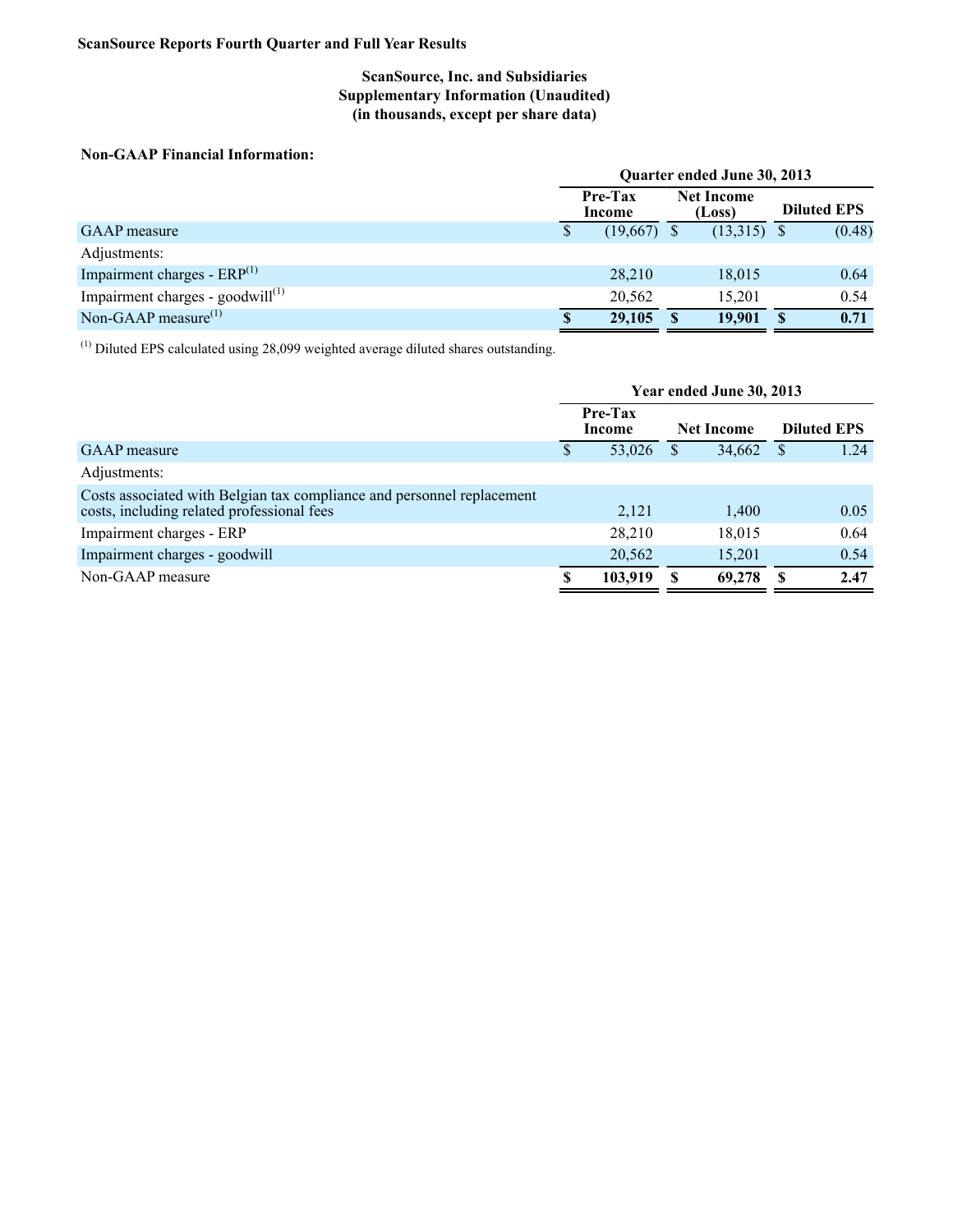# **ScanSource, Inc. and Subsidiaries Supplementary Information (Unaudited) (in thousands, except per share data)**

### **Non-GAAP Financial Information:**

|                                                                                  | Quarter ended June 30, |           |    |         |    | Year ended June 30, |    |           |  |
|----------------------------------------------------------------------------------|------------------------|-----------|----|---------|----|---------------------|----|-----------|--|
|                                                                                  |                        | 2013      |    | 2012    |    | 2013                |    | 2012      |  |
| Return on invested capital (ROIC), annualized (a)                                |                        | 17.2%     |    | 18.1%   |    | 16.0%               |    | 17.2%     |  |
|                                                                                  |                        |           |    |         |    |                     |    |           |  |
| Reconciliation of Net Income (Loss) to EBITDA                                    |                        |           |    |         |    |                     |    |           |  |
| Net income (loss) (GAAP)                                                         | S                      | (13,315)  | \$ | 19,785  | S. | 34,662              | S. | 74,288    |  |
| Plus: Income taxes                                                               |                        | (6,352)   |    | 8,846   |    | 18,364              |    | 36,923    |  |
| Plus: Interest expense                                                           |                        | 419       |    | 150     |    | 775                 |    | 1,639     |  |
| Plus: Depreciation and amortization                                              |                        | 1,594     |    | 2,242   |    | 8,457               |    | 9,580     |  |
| <b>EBITDA</b>                                                                    |                        | (17, 654) |    | 31,023  |    | 62,258              |    | 122,430   |  |
| Adjustments:                                                                     |                        |           |    |         |    |                     |    |           |  |
| Impairment charges, including ERP and goodwill, and<br>Belgian costs             |                        | 48,772    |    |         |    | 50,893              |    |           |  |
| Adjusted EBITDA (numerator for ROIC) (non-GAAP)                                  | S                      | 31,118    | \$ | 31,023  |    | \$113,151           |    | \$122,430 |  |
|                                                                                  |                        |           |    |         |    |                     |    |           |  |
| <b>Invested Capital Calculation</b>                                              |                        |           |    |         |    |                     |    |           |  |
| Equity - beginning of quarter/year                                               | S                      | 709,912   | S. | 642,450 |    | \$652,311           | S. | 587,394   |  |
| Equity - end of quarter/year                                                     |                        | 695,956   |    | 652,311 |    | 695,956             |    | 652,311   |  |
| Add:                                                                             |                        |           |    |         |    |                     |    |           |  |
| Impairment charges, including ERP and goodwill, and<br>Belgian costs, net of tax |                        | 33,216    |    |         |    | 34,616              |    |           |  |
| Average equity                                                                   |                        | 719,542   |    | 647,381 |    | 691,442             |    | 619,853   |  |
| Average funded debt (b)                                                          |                        | 5,429     |    | 41,324  |    | 15,405              |    | 92,125    |  |
| Invested capital (denominator for ROIC) (non-GAAP)                               |                        | 724,971   | S  | 688,705 |    | 706,847             | \$ | 711,978   |  |

Notes:

(a) Calculated as net income plus interest expense, income taxes, depreciation and amortization (EBITDA), annualized and divided by invested capital for the period. EBITDA excludes impairment charges, including ERP & goodwill and costs associated with Belgian tax compliance and personnel replacement costs, including related professional fees.

(b) Average funded debt is calculated as the daily average amounts outstanding on our short-term and long-term interest-bearing debt.